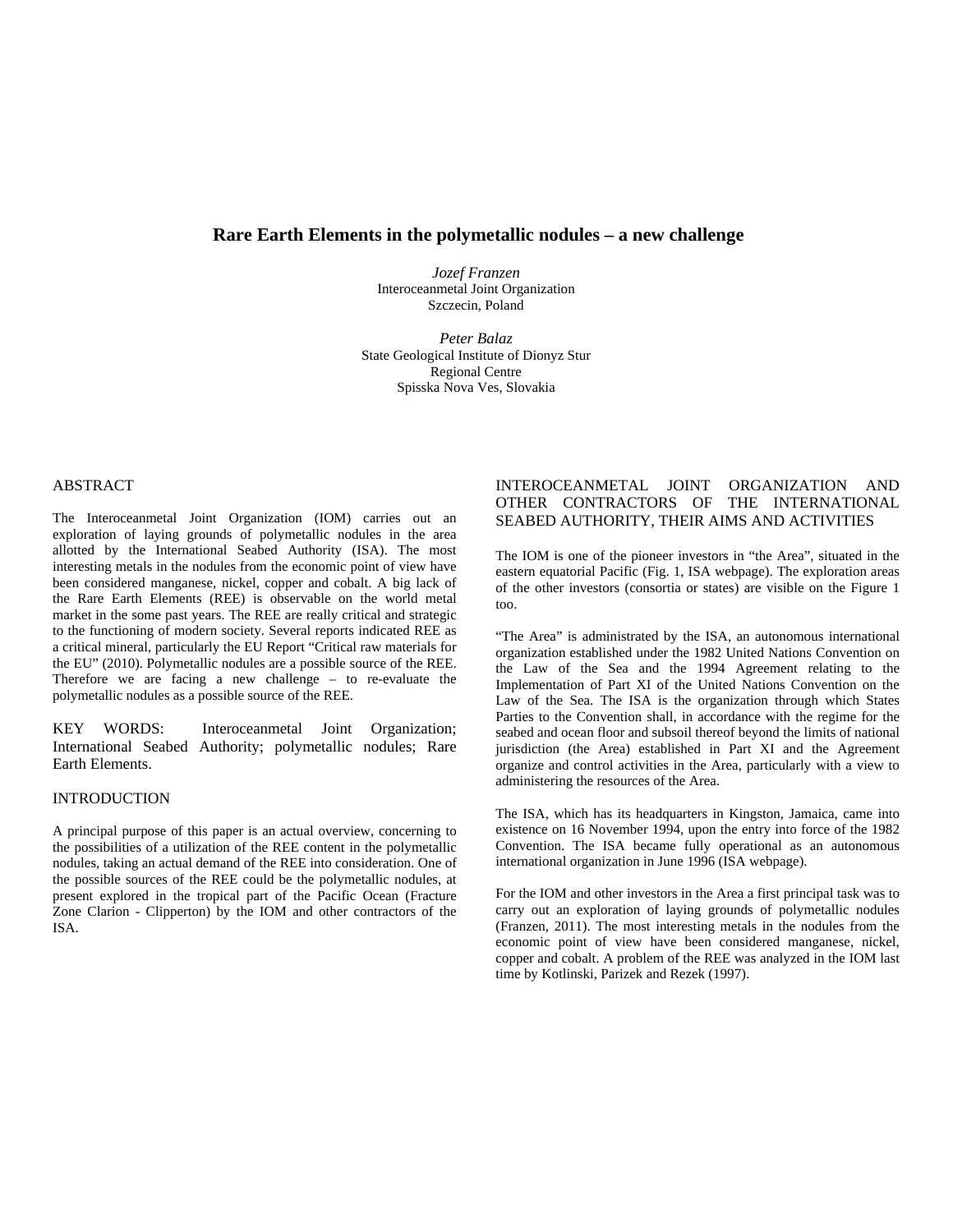

### Fig. 1 Exploration areas in the Pacific Ocean

## RARE EARTH ELEMENTS AS THE STRATEGIC AND CRITICAL MINERALS

Rare earths are relatively abundant in the Earth's crust, but discovered minable concentrations are less common than for most other ores. World resources are contained primarily in bastnäsite and monazite. Largest reserves are discovered in China which is world's dominant REE producer at present. Undiscovered resources are thought to be very large relative to expected demand (USGS Mineral Commodity Summaries, 2011). REE are used in wide range of applications (chemical catalysts, metallurgical applications and alloys, petroleum refining catalysts, automotive catalytic converters, glass polishing and ceramics, rare-earth phosphors for computer monitors, lighting, radar, televisions, and x-ray-intensifying film, permanent magnets, electronics, laser crystals, industrial cutting and welding, nonlinear optics, photochemistry, high-temperature superconductors and other). Many REE applications are highly specific and substitutes are inferior or unknown.

The REE are really critical and strategic to the functioning of modern society. Several reports indicated REE as critical mineral, particularly the EU report *Critical raw materials for the EU* (2010). The EU Commission on Enterprise and Industry has received its June 2010 report from the Raw Materials Supply Group, which draw up a list of critical materials. It defines the "high tech" metals and minerals (including REE) having significant economic importance for key sectors, high supply risks and a lack of substitutes. As shown, rare earth elements are materials of highest supply risk for Europe (Fig. 2). The report highlights the problem: Of greater relevant are changes in the geopolitical-economic framework that impact on the supply and demand of raw materials. These changes relate to the growing demand for raw materials, which in turn is driven by the growth of developing conomies and new emerging technologies. e

Society), describing chemical elements critical to energy related technologies. Other documents indicating the REE criticality are the US DOE (Department of Energy) report *[Critical Materials Strategy](http://www.energy.gov/news/documents/criticalmaterialsstrategy.pdf)* (2010), focused on materials used in clean energy technologies and *Securing Materials for Emerging Technologies* (2011) report by the APS (American Physical Society) and the MRS (Materials Research

minerals, where any country has dominance, are open for use as bargaining chips. Moreover, the event of China's REE embargo on Japan in 2010 was a big wake-cup call making governments see that the REE and all other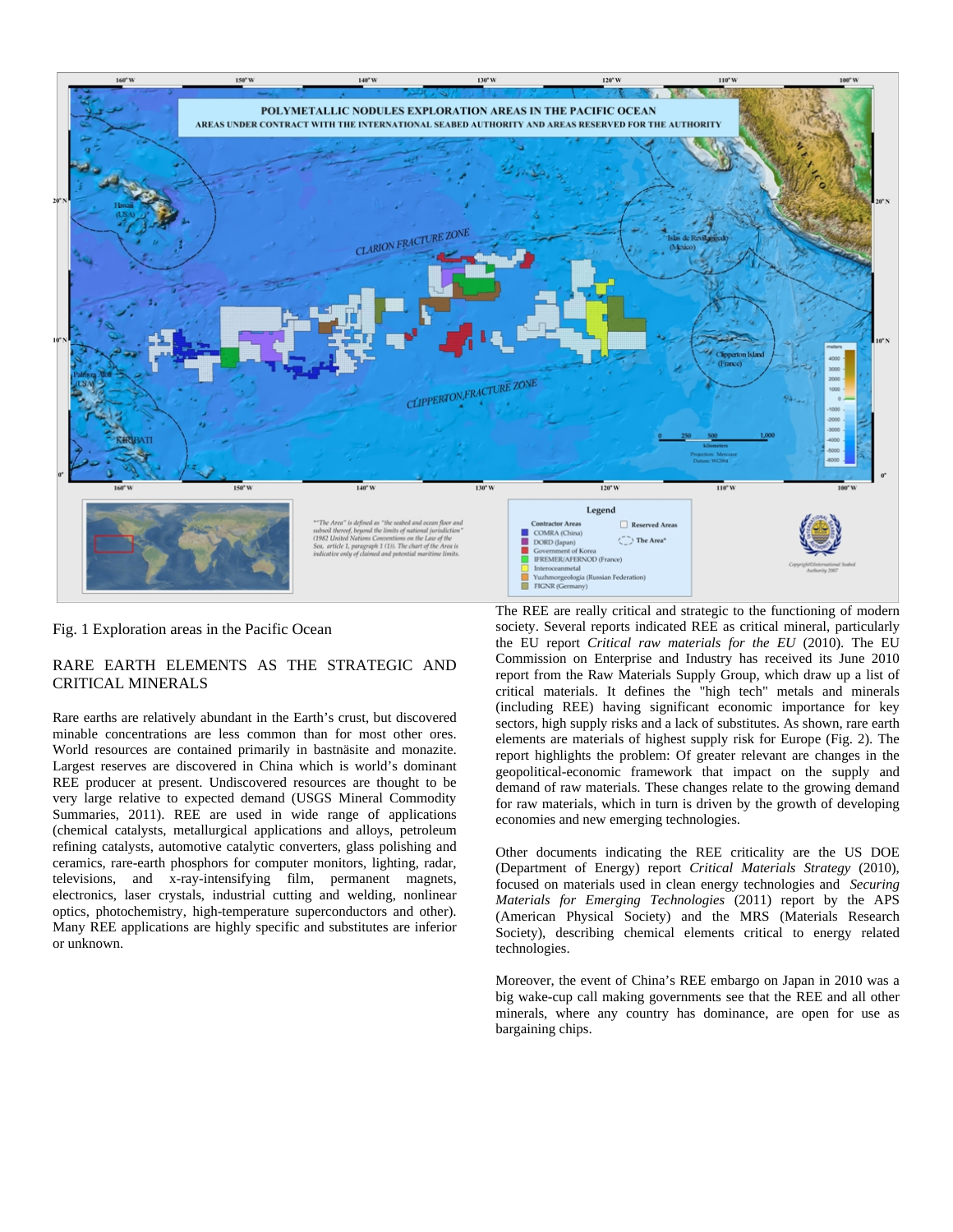

Fig.2 Critical materials for EU according to supply risk and economic importance (European Commission, Enterprise and Industry, 2010)

#### REE IN POLYMETALLIC NODULES

Polymetallic nodules (PNs) are complex heterogenic systems based on inorganic phase (especially manganese and iron oxides) and organic phase too (fragments of phosphatic character). Mineral composition is represented by todorokite, asbolane-buserite, birnessite, vernadite (Mn oxides) and goethite (Fe oxide).

Although the interest for nodules started because of their manganese, nickel, copper and cobalt contents, further analyses reveals the presence of other raw materials, including REE. Analyzed nodule samples taken from the IOM exploration area show enhancement in the REE total abundance (Tab. 1), REE content varies from 302 to 2 020 ppm, especially Ce (80-940 ppm), La (100-450 ppm) and Nd (80-340 ppm). Generally the subgroup elements of light lanthanoides (cerium subgroup) have majority in composition, while yttrium subgroup elements show smaller values (Kotlinski et al., 1997). REE distribution in nodules of different genetic types is in Tab. 2. The genetic types of nodules differ in morphological features, mineralogical composition and chemical content. From correlation relationships result that REE have most of all a structure of matter on Fe oxides. Kotlinski et al. (1997) estimated that REE are fixed to nonmetalliferous accessoric minerals (barite, mica, feldspar and other).

| Element | number<br>of<br>samples | min.<br>(ppm) | max.<br>(ppm) | mean<br>(ppm) | standard<br>deviation |
|---------|-------------------------|---------------|---------------|---------------|-----------------------|
| La      | 158                     | 100           | 460           | 227.3         | 56.5                  |
| Ce      | 158                     | 80            | 940           | 392.7         | 120.3                 |
| Nd      | 158                     | 80            | 340           | 217.3         | 38.8                  |
| Sm      | 161                     | 17            | 67            | 35.3          | 8.2                   |
| Eu      | 62                      | 1             | 22            | 10.6          | 3.3                   |
| Gd      | 27                      | 16            | 113           | 48.9          | 21.3                  |
| Tb      | 113                     | 0.8           | 10.3          | 3.6           | 1.9                   |
| Ho      | 27                      | 3.7           | 31.5          | 7.5           | 5                     |
| Tm      | 27                      | 1.5           | 5.7           | 3             | $1.1\,$               |
| Yb      | 113                     | 1.9           | 17.4          | 6.9           | 2.6                   |
| Lu      | 113                     | 0.4           | 3.2           | 1.4           | 0.5                   |

Table 1. REE distribution in PNs in area investigated by IOM (Kotlinski et al., 1997)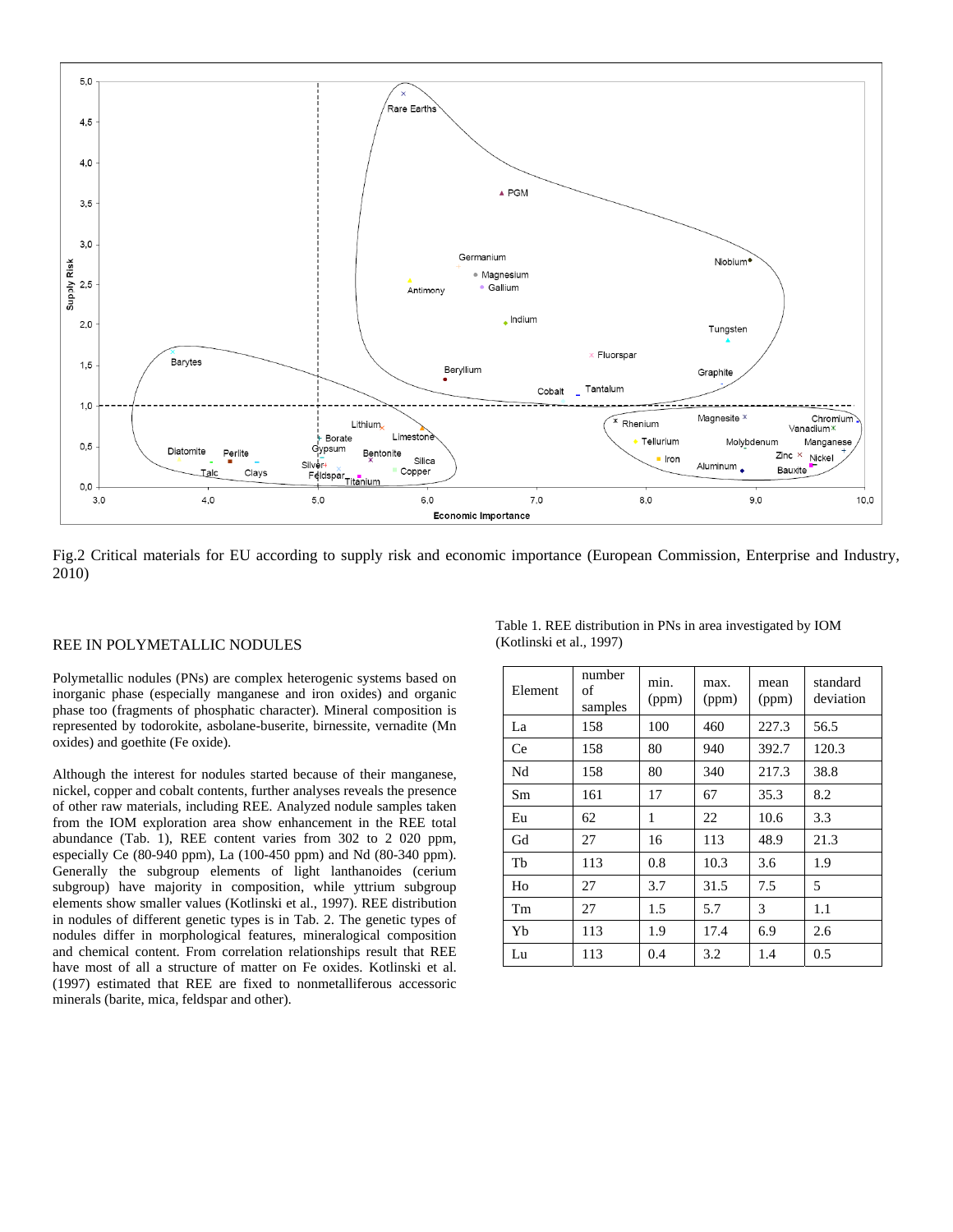Table 2. REE distribution in PNs genetic types in area investigated by IOM (Kotlinski et al., 1997)

| Element | H  |               | HD |               | D  |               |
|---------|----|---------------|----|---------------|----|---------------|
|         | n  | avg.<br>(ppm) | n  | avg.<br>(ppm) | n  | avg.<br>(ppm) |
| La      | 46 | 271.5         | 22 | 209.5         | 70 | 195           |
| Ce      | 46 | 484.3         | 22 | 361.4         | 70 | 334.1         |
| Nd      | 46 | 239.5         | 22 | 207.3         | 70 | 207.1         |
| Sm      | 46 | 43.1          | 22 | 32.9          | 73 | 32            |
| Eu      | 15 | 11.5          | 10 | 9.7           | 28 | 10.5          |
| Th      | 17 | 5.2           | 18 | 3.1           | 58 | 3.3           |
| Yb      | 17 | 8.8           | 18 | 6             | 58 | 4.5           |
| Lu      | 17 | 1.6           | 18 | 1.2           | 58 | 1.4           |

n – number of samples

H – hydrogenetic type nodules

HD – hydrodiagenetic type nodules

D – diagenetic type nodules

New results (2010) of 8 PNs analyses for REE content performed in Trondheim, Norway are presented in Tab. 3.

Table 3. Analyses of REE distribution in PNs in area investigated by IOM – totally 8 samples analyzed (2010)

| Element | min.<br>$(\mu g/g)$ | max.<br>$(\mu g/g)$ | average<br>$(\mu g/g)$ |
|---------|---------------------|---------------------|------------------------|
| Y       | 58.14               | 79.09               | 67.06                  |
| Sc      | 6.78                | 9.94                | 8.39                   |
| La      | 77.92               | 100.33              | 89.85                  |
| Ce      | 139.58              | 177.36              | 163.33                 |
| Pr      | 19.88               | 26.01               | 23.39                  |
| Nd      | 96.37               | 125.66              | 113.25                 |
| Sm      | 22.37               | 28.36               | 25.97                  |
| Tb      | 3.72                | 4.75                | 4.31                   |
| Dy      | 11.76               | 15.91               | 13.89                  |
| Ho      | 3.61                | 4.69                | 4.15                   |
| Er      | 10.04               | 13.57               | 11.82                  |
| Tm      | 1.31                | 1.76                | 1.52                   |
| Yb      | 9.04                | 11.24               | 10.23                  |
| Lu      | 1.26                | 1.63                | 1.44                   |

Latest analyses for REE content in polymetallic nodules (Tab. 4) was realized in Geoanalytical Laboratories of State Geological Institute of Dionyz Stur. Two archive samples from former exploration expeditions, 2001 and 2009 were analyzed for wide scale of chemical elements. Concentration of particular rare earth elements is relative to concentration of ferrum (Fe) and manganese (Mn). We can conclude that rare earth elements are precipitated from aqueous medium together with iron and manganese oxides.

Table 4. Selected analyses of REE distribution in PNs in area investigated by IOM – 2 samples (2011)

| Element | PMK <sub>1</sub> | PMK <sub>2</sub> |
|---------|------------------|------------------|
|         | (mg/kg)          | (mg/kg)          |
| Y       | 80               | 60               |
| Dy      | 63.1             | 18               |
| Er      | 9.57             | 6.30             |
| Eu      | 6.38             | 3.58             |
| Gd      | 24.2             | 14.9             |
| Ho      | 3.78             | 2.34             |
| Lu      | 1.35             | 0.95             |
| Nd      | 104              | 62.8             |
| Pr      | 25.1             | 14.7             |
| Sm      | 23.9             | 14.0             |
| Tb      | 4.42             | 2.33             |
| Tm      | 1.80             | 1.21             |
| Yb      | 9.61             | 6.15             |
| La      | 89               | 50               |
| Ce      | 332              | 156              |

PMK 1 – IOM area, depth 4.4 km, localization 120 °W, 10 °30 °N PMK 2 – IOM area, localization 119°35´W 11°N

#### **CONCLUSIONS**

For Europe and other developed economics in the world rare earth elements are materials essential for the high-tech production. At present, REE are materials of highest supply risk. Polymetallic nodules of deep sea deposits may become one of other non-conventional sources of rare earths.

REE content and distribution in polymetallic nodules is variable depending on several factors and conditions, including bearing depth, mineralogical composition, geochemical background, etc. REE content in polymetallic nodules confirmed positive cerium (Ce) anomaly also in recent analyses. Content of REE in PNs in comparison with classical deposits of REE raw materials is generally lower. According to complex utilization of polymetallic nodules potential, there is also potential of using rare earths (as by-product). This REE content is comparable with content of REE in industrial scrap, waste and other secondary sources of rare earths (Kotlinski et al., 1997). Utilization of REE from polymetallic nodules is conditional according the mineral processing method, to secure extraction of all mercable elements. In IOM, solving of technology process was primarily aimed to separation of major metals (manganese, nickel, copper and cobalt). Possibility of REE utilization is new challenge and way to increase future production